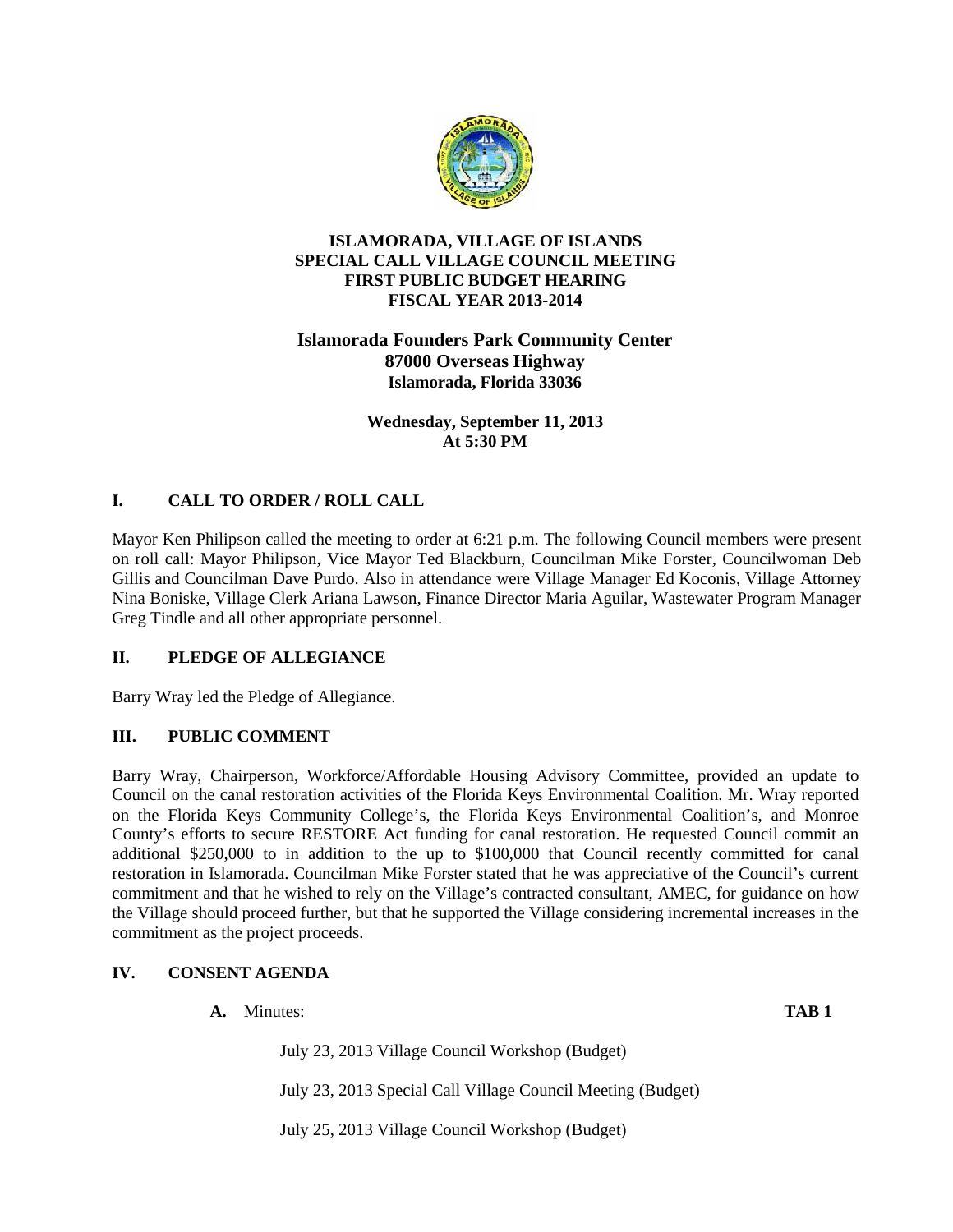#### August 8, 2013 Village Council Workshop (Budget)

Vice Mayor Ted Blackburn made a motion to approve the Consent Agenda. Councilman Dave Purdo seconded the motion. Council voted all in favor. The motion passed 5-0.

### **V. RESOLUTIONS**

- **A.** Resolution Adopting a Tentative Millage Rate for Fiscal Year 2013-2014 **TAB 2**
- **B.** Resolution Adopting the Tentative Budget for Fiscal Year 2013-2014 **TAB 3**

Village Attorney Nina Boniske read the title of the proposed millage resolution and the proposed budget resolution. Finance Director Maria Aguilar summarized the Proposed Operating Budget and Capital Improvement Plan for Fiscal Year 2013-2014.

Mayor Ken Philipson called for public comment. Former Mayor George Geisler spoke in support of the proposed personnel increase for the Fire Rescue Department. Mayor Philipson closed public comment.

Mayor Philipson declined to pursue rollback, an option that he had suggested at the prior budget workshop. Mayor Philipson commended Village Manager Ed Koconis and Finance Director Maria Aguilar for their recent efforts in Interlocal discussions regarding the countywide distribution of any upcoming Mayfield grant funds. He requested Council approve an additional expenditure of \$24,000 in Fiscal Year 2013-2014 to hire another State lobbyist. Council later agreed and directed Ms. Aguilar to increase the General Fund by \$24,000 to accordingly.

Councilwoman Deb Gillis suggested adding funds to the Fiscal Year 2013-2014 Budget to hire another staff person to assist in the Wastewater Utility Department. Council and staff discussion ensued, with Councilwoman Gillis requesting staff advise Council when and if staff determines additional assistance is needed in the Wastewater Utility Department. Council inquired about the qualifications for an accountant in the Wastewater Utility Department. Vice Mayor Blackburn interjected that personnel management issues were not under the Village Council's purview. At the suggestion of Village Manager Ed Koconis, Council agreed to adopt the Fiscal Year 2013-2014 Budget as-is, with the addition of \$24,000 for a second State lobbyist, and to entertain a Budget Amendment at a later date should additional staffing be necessary.

Councilwoman Gillis made a motion to approve the resolution adopting the tentative millage rate for Fiscal Year 2013-2014 at 2.5329 mills. Councilman Mike Forster seconded the motion. Council voted and the motion passed 5-0.

Councilwoman Gillis made a motion to approve the resolution adopting the tentative budget for Fiscal Year 2013-2014, as amended to include the addition of \$24,000 to hire a second State lobbying firm. Councilman Mike Forster seconded the motion. Council voted and the motion passed 5-0.

### **VI. MAYOR / COUNCIL COMMUNICATIONS**

There were no additional Mayor/Council communications.

*Minutes of Special Call Village Council Meeting (First Public Budget Hearing: Fiscal Year 2013-2014) September 11, 2013*

*Page 2 of 3*